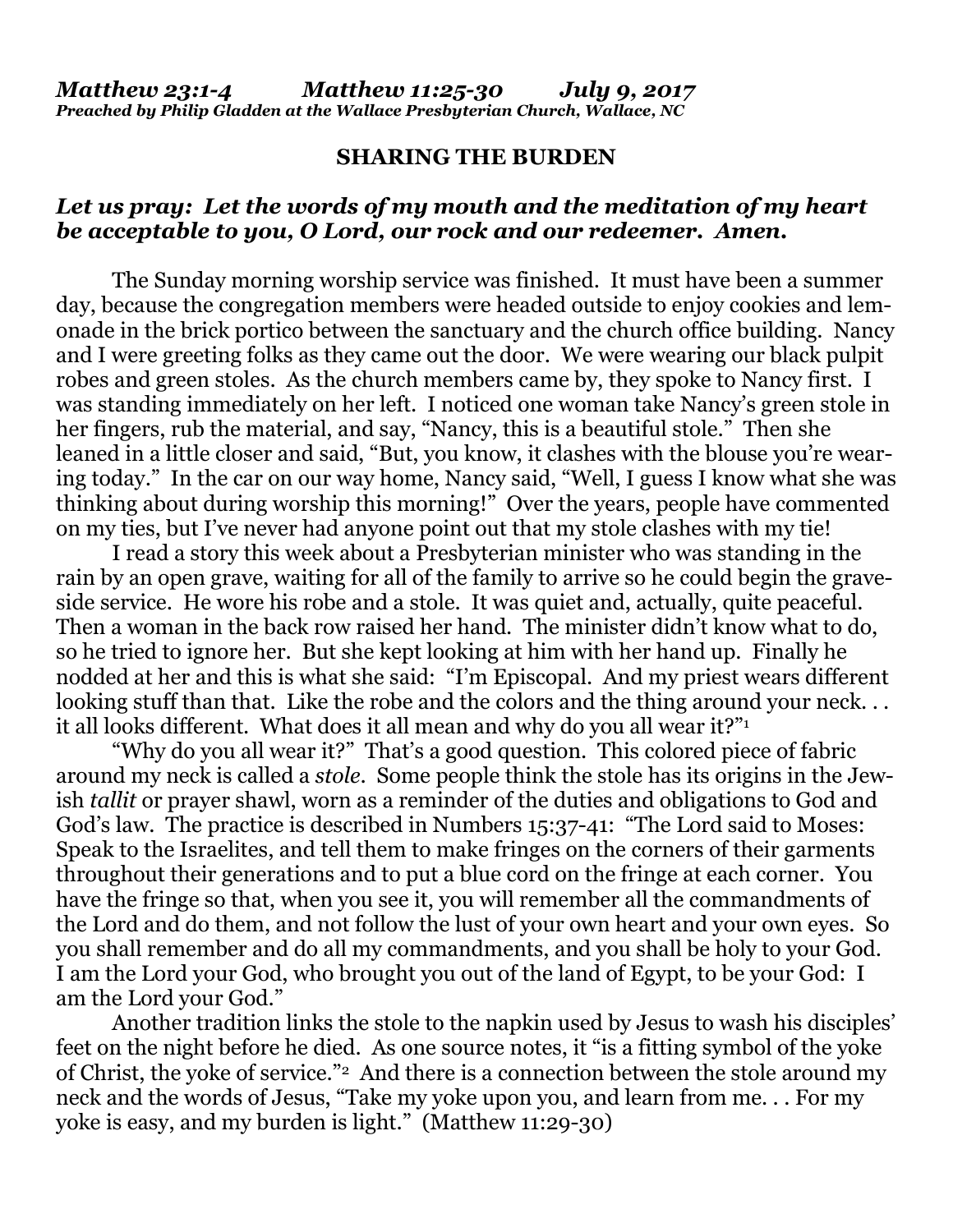I learned something new this week. When I iron my shirts, I always begin with the piece that runs across the shoulders; then I iron one side, the back, the other side, the sleeves, and, finally, the collar. I had no idea the piece of fabric across the shoulders is called the "yoke." Thank you, Emily Wells, for teaching me that. And, thank you, Emily, for your comment that the yoke is what holds everything else together in the shirt.

According to the "Art of Style Club: Lifestyle for the Everyday Man" website, the yoke "is essentially the piece of the garment that behaves as a hanger, and creates the crisp lines of the shirt's backside. If a yoke is not well-made, it can cause gathering of the fabric in the center of the back, which makes the back look pinched, and often cheapens the entire look of the dress shirt." According to the "Art of Style Club," the answer to the question "Are all yokes created equal?" is "No, they are designed with the human shoulder and back in mind. Each person has their own shape, and lifestyle that can change the way their shoulders move. When a tailor is creating the shirt, they consider several elements: the width of the shoulder; the slope of the shoulder; and which way the shoulders bend, either forward or backwards."<sup>3</sup>

And that sounds a lot like how a yoke for animals is fashioned and used. Picture a pair of oxen yoked together to pull a heavy load. The wooden yoke might look like a heavy burden itself, but the yoke actually lightens the load, harnesses the animals' energy, and helps them work together. Here's another interesting thing I learned this week. I just assumed a yoke would be one-size-fits-all, but that's the worst thing a farmer can do for the animals. According to one article, "No matter what the task, the most important part of the yoke and the animals chosen to do the job is how well the yoke is made to fit those particular animals. Heavy work in the field or on the road will quickly show where the weaknesses are in any yoking system. A good yoke or harnessing system is one that minimizes breakdowns of both animals and equipment. A properly fitting yoke will not produce any discomfort or cause sores to form but allow the animal to work at its full potential. Of course, the yoke does not take away the work but aids the animal in performing the task."<sup>4</sup>

When I started working on this sermon, Jesus' words, "Come to me, all you that are weary and are carrying heavy burdens, and I will give you rest," seemed to point to a sermon about the peace and rest and relief we can find in Jesus from life's challenges and trials and burdens. I remember how good it felt, when I used to go on long hikes on the Appalachian Trail with a heavy backpack, to reach a shelter, drop my pack on the ground and lie down with my feet propped up. That's what Jesus' words called to mind — letting go of all of your burdens.

And that's true — Jesus *can* bring us that kind of rest and relief, if we take our burdens to him. But that's not really what Jesus is talking about when he says, "Come to me . . . and I will give you rest." For he also says, "Take my yoke upon you, and learn from me . . . For my yoke is easy, and my burden is light." (Matthew 11:29-30) Contrast Jesus' invitation with his criticism of the scribes and Pharisees, "Do whatever they teach you and follow it; but do not do as they do, for they do not practice what they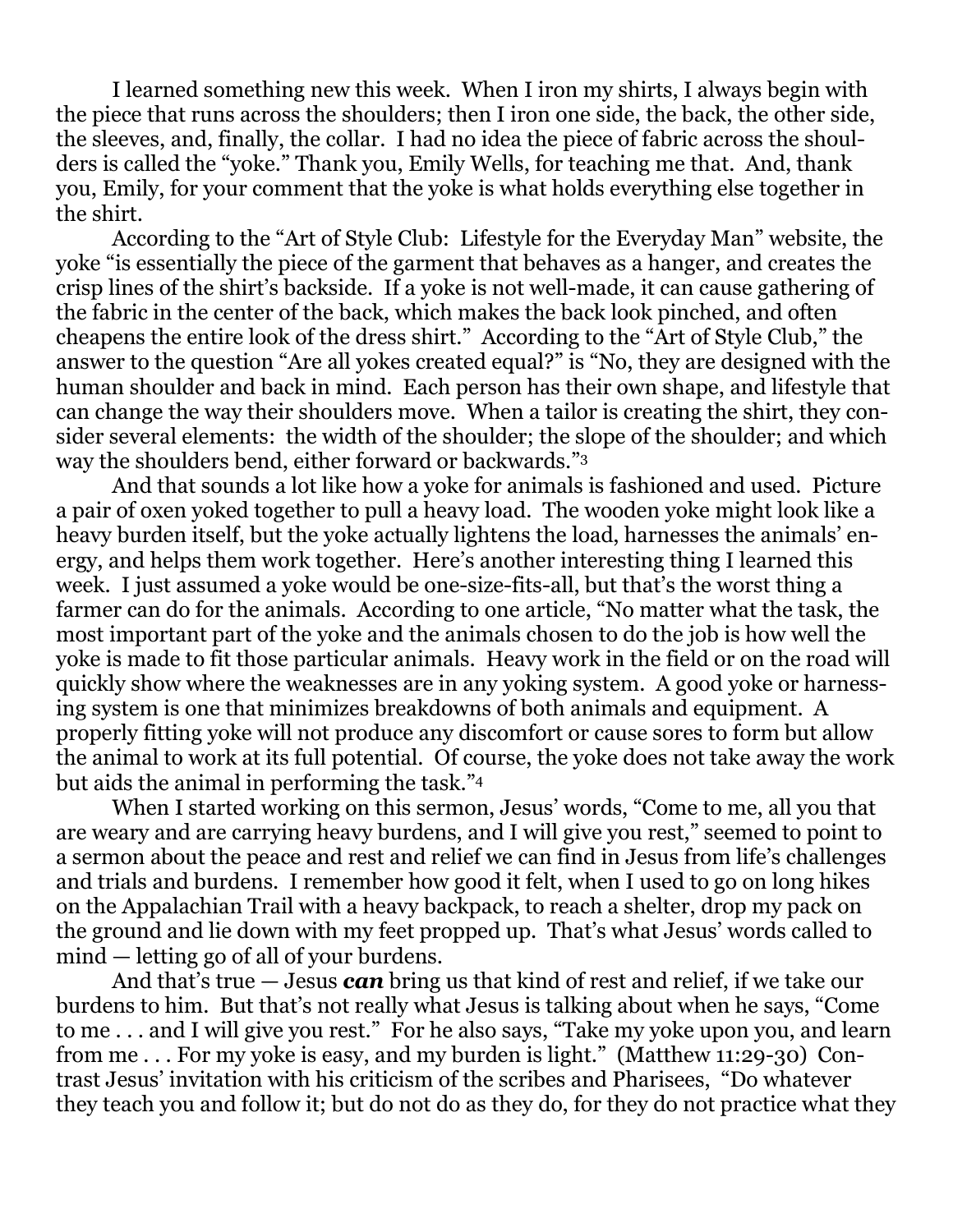teach. They tie up heavy burdens, hard to bear, and lay them on the shoulders of others; but they themselves are unwilling to lift a finger to move them." (Matthew 23:3-4)

While it's true and comforting that Jesus can give us rest and relief from the burdens of life, here he is talking about our life of faith and our service to God. Sometimes it helps to hear familiar Bible verses in a new way. Listen to two other renditions of Jesus talking about taking his yoke upon our shoulders.

The first is from Clarence Jordan's *The Cotton Patch Gospel of Matthew*: "Come to me, all of you who are frustrated and have had a bellyful, and I will give you zest. Get in the harness with me and let me Leach you, for I am trained and have a cooperative spirit, and you will find zest for your lives. For my harness is practical, and my assignment is joyful."

The second is from Eugene Peterson's *The Message*: "Are you tired? Worn out? Burned out on religion? Come to me. Get away with me and you'll recover your life. I'll show you how to take a real rest. Walk with me and work with me — watch how I do it. Learn the unforced rhythms of grace. I won't lay anything heavy or ill-fitting on you. Keep company with me and you'll learn to live freely and lightly."

In other words, the yoke of Jesus is custom-fitted to each of us, so as to minimize breakdowns, discomfort, and sores, and allow each of us to work for God to our full potential. As was said about the yoke for animals, the yoke does not take away the work, but aids in performing the task. One writer puts it this way, "To accept the yoke of the gentle and humble Lord is to embrace the worthy task that puts the soul at ease."<sup>5</sup>

It seems contradictory or counter-intuitive — if you're weary and carrying heavy burdens, go to Jesus and put on a yoke. But Jesus' invitation to share the burden sounds similar to Paul's description of the freedom we have in Christ. We're not free to do anything and everything  $-\overline{w}$  we're free to live for and to love God in a way that we've never been able to do before. And that freedom to love extends to our neighbors, as well — "For you were called to freedom, brothers and sisters; only do not use your freedom as an opportunity for self-indulgence, but through love become slaves to one another. For the whole law is summed up in a single commandment, 'You shall love your neighbor as yourself.'" (Galatians 5:13-14)

God calls his people to love and serve him, and we want to know how to do that. God says, "Choose life so that you and your descendants may live, loving the Lord your God, obeying him, and holding fast to him; for that means life to you and length of days . . ." (Deuteronomy 30:19-20) But we so quickly and so often turn that life of obedience and love into a heavy burden. It's bad enough when we put that kind of burden on our own shoulders. It's even worse when we "tie up heavy burdens, hard to bear, and lay them on the shoulders of others, but are unwilling to lift a finger to move them." (Matthew 23:4) That's exactly what the apostle Peter warned against when the Jewish Christians gathered in Jerusalem to debate what to do about the Gentiles who were believing the gospel, accepting Jesus as Lord, and receiving the Holy Spirit. Some wanted to require the Gentiles to become Jews before they could be full-fledged members of the community — that is, take on the Jewish law with all of its requirements. But Peter, himself the leader of the Jewish Christians, stood up in the assembly and challenged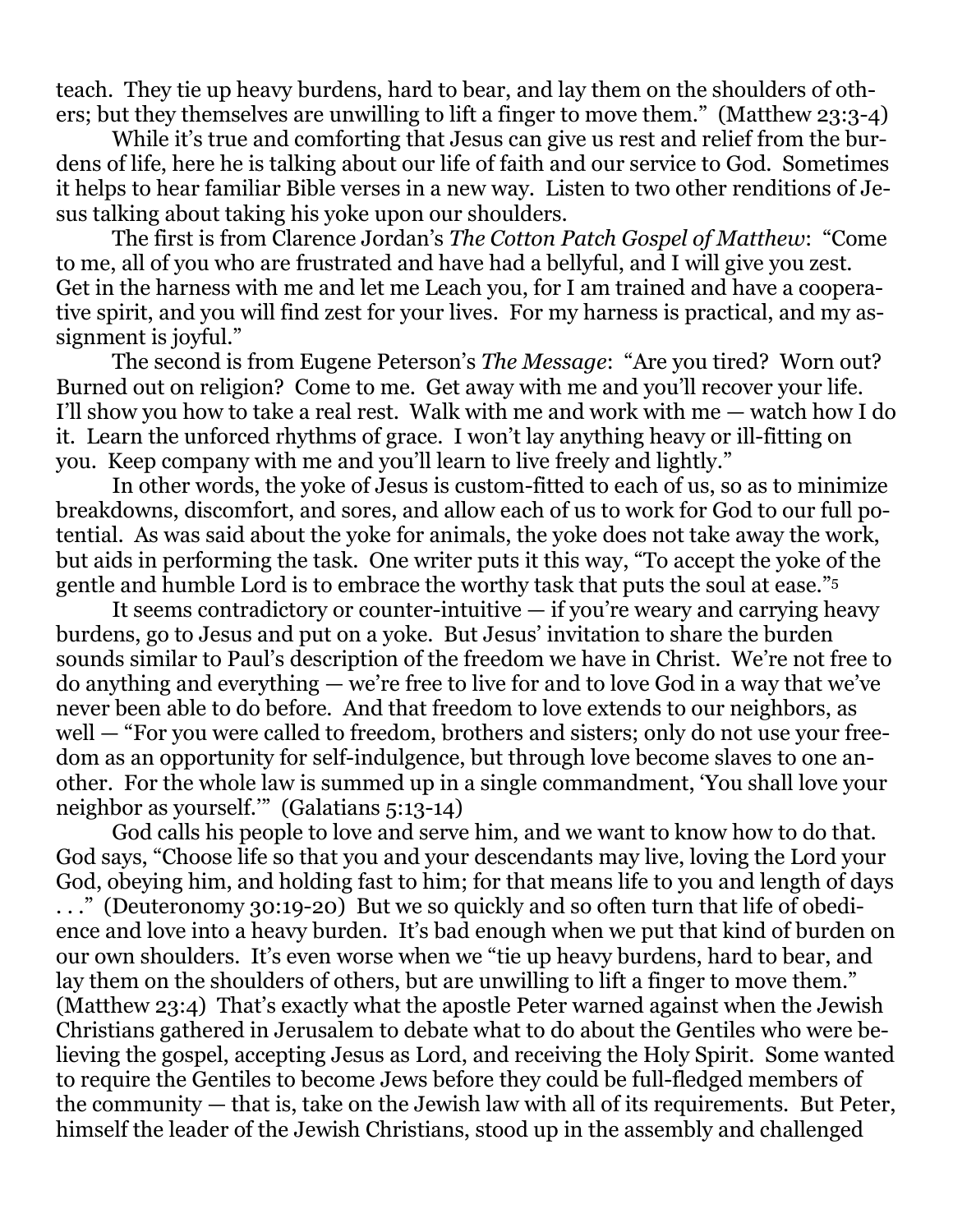his fellow Jewish Christians, "Now therefore why are you putting God to the test by placing on the neck of the disciples a yoke that neither our ancestors nor we have been able to bear? On the contrary, we believe that we will be saved through the grace of the Lord Jesus, just as they will." (Acts 15:10-11)

I'll let you think about how to answer these questions — What yokes do we put on the necks of others that make it harder for them, not easier, to follow Jesus and do God's work? What stumbling blocks do we put in the way of people who want to love God and love Jesus and serve God's people with their love? What rules, regulations, traditions, and expectations, as well-intentioned as they might be, get in the way of our ministry and helping people love Jesus? Or, as Jan Edmiston, the co-moderator of our General Assembly, recently asked us in her sermon at the East Community gathering in Sneads Ferry, "What do we love more than Jesus?"

A few weeks ago, I made reference in my Pentecost Sunday sermon to the movie *Chocolat*, about a quiet French village in which the mayor, Comte de Reynaud, tried to keep order and decorum in the village and the local church by tying up heavy burdens and laying them on the villagers' necks.

Near the end of the movie, despite the mayor's Saturday night coaching so his Easter sermon will be perfect and inspiring, the young priest, Pere Henri, finds his own voice in the pulpit on Easter Sunday. As he looks out on his congregation, many of whom have had their lives transformed by the woman in the chocolate shop, Pere Henri lays down his manuscript of his sermon and says, "I'm not sure what the theme of my homily today ought to be. Do I want to speak of the miracle of Our Lord's divine transformation? Not really, no. I don't want to talk about His divinity. I'd rather talk about His humanity. I mean, you know, how He lived His life, here on Earth. His 'kindness,' His 'tolerance' . . . Listen, here's what I think. I think that we can't go around . . . measuring our goodness by what we don't do. By what we deny ourselves, what we resist, and who we exclude. I think . . . we've got to measure goodness by what we 'embrace,' what we create . . . and who we include."

Jesus calls us to a life of devotion and obedience and service. Such a lifestyle can easily become a burden for us, if we think we have to do everything on our own. It can become a burden for others when we put our expectations above God's. But Jesus' call to such a life comes with a gracious invitation, "Come to me, I will give you rest . . . Take my yoke upon you . . . Let me share your burden."

*Let us pray: Lord, in times of weakness and need, your strength is what helps us carry on. When our load is heavy and too much to bear, your arms stretch out to help us. When we try to do it all by ourselves, you call out, "Come to me and take on my yoke." When we think we can't do what you call us to do, you tell us, "My yoke is easy and my burden is light." Lord, we give you thanks and praise. Amen.*

**NOTES**